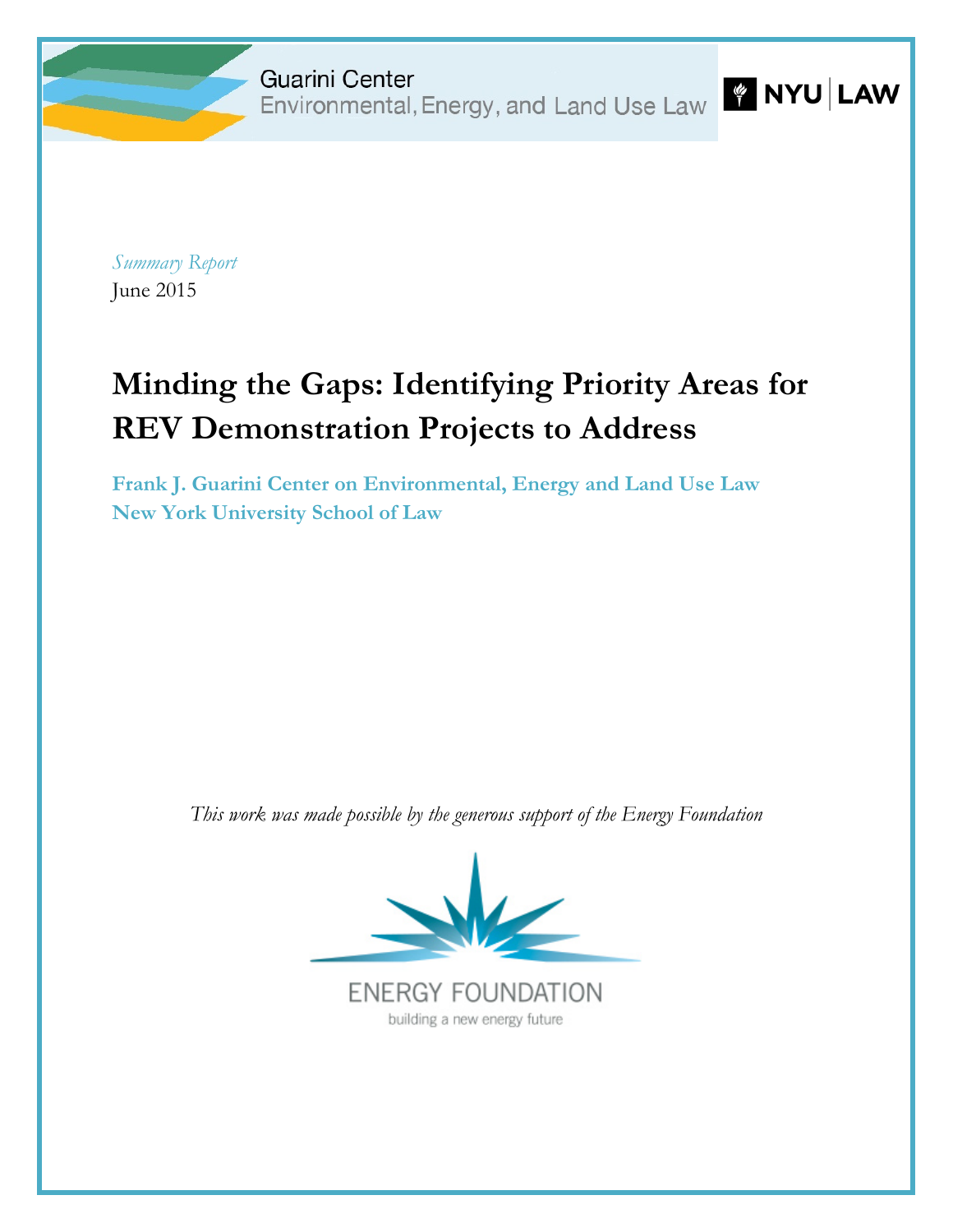#### **Background**

 $\overline{a}$ 

New York's "Reforming the Energy Vision" (REV) proceeding<sup>[1](#page-1-0)</sup> aims to take advantage of advances in distributed energy resource (DER) technology to make the State's electricity system more efficient, resilient, and sustainable.[2](#page-1-1) The change that New York seeks to achieve is nothing short of transformative and will take many years to fully realize. To ensure that utilities make appropriate progress toward the desired end-state in the near-term, the New York State Public Service Commission (Commission) has urged utilities to develop demonstration projects that can "beta-test" various DER services and financing mechanisms prior to widescale deployment.[3](#page-1-2)

In December 2014, the Commission issued a *Memorandum and Resolution on Demonstration Projects*,[4](#page-1-3) which articulated a set of guidelines – "principles," in the Commission's parlance – to inform the design of REV demonstration projects. In its February 2015 *Order Adopting Regulatory Policy Framework and Implementation Plan*, the Commission ordered utilities to propose projects that conform to these principles by July 1, 201[5](#page-1-4).<sup>5</sup> These proposals are expected to set a new gold standard in technological and financial innovation by leveraging private capital to deploy a diversity of DER solutions that advance REV objectives.

Although the July 1 submissions will be the first official REV demonstration projects, the Commission's December *Memorandum* described "various pilot or demonstration projects currently underway or proposed" that it expects "to provide valuable feedback and to inform the REV initiative."[6](#page-1-5) To date, each of the six investor-owned utilities that operate in New York[7](#page-1-6) has proposed a capital improvement or "non-wires alternatives["8](#page-1-7) project that beta-tests new technologies and services in lieu of business-as-usual solutions. For ease of reference, we refer to this group of initiatives as "existing pilot projects," as opposed to the REV demonstration projects that will be filed in short order. Importantly, the existing pilot projects have come about as part of rate cases or long-term planning proceedings, which constrains how innovative they can be –

<span id="page-1-0"></span><sup>1</sup> *See* Case 14-M-0101 – Proceeding on Motion of the Commission in Regard to Reforming the Energy Vision (N.Y. Pub. Serv. Comm'n, Apr. 24, 2014).

<span id="page-1-2"></span><span id="page-1-1"></span><sup>2</sup> The six long-term REV policy objectives are: enhanced customer knowledge and tools that will support effective management of their total energy bill; market animation and leverage of ratepayer contributions; system-wide efficiency; fuel and resource diversity; system reliability and resiliency; and reduction of greenhouse gas emissions. *See* Case 14-M-0101 – Proceeding on Motion of the Commission in Regard to Reforming the Energy Vision, Developing the REV Market in New York: DPS Staff Straw Proposal on Track One Issues at 1-2 (N.Y. Pub. Serv. Comm'n, Aug. 22, 2014). <sup>3</sup> *See* Case 14-M-0101 – Proceeding on Motion of the Commission in Regard to Reforming the Energy Vision, Order Adopting Regulatory Policy Framework and Implementation Plan at 113 (N.Y. Pub. Serv. Comm'n, Feb. 26, 2015). <sup>4</sup> *See* Case 14-M-0101 – Proceeding on Motion of the Commission in Regard to Reforming the Energy Vision, Memorandum and Resolution on Demonstration Projects (N.Y. Pub. Serv. Comm'n, Dec. 12, 2014). <sup>5</sup> *See* Order Adopting Regulatory Policy Framework and Implementation Plan at 115 (N.Y. Pub. Serv. Comm'n, Feb. 26, 2015).

<span id="page-1-6"></span><span id="page-1-5"></span><span id="page-1-4"></span><span id="page-1-3"></span><sup>6</sup> *See* Memorandum and Resolution on Demonstration Projects at 2 (N.Y. Pub. Serv. Comm'n, Dec. 12, 2014). <sup>7</sup> PSEG Long Island (PSEG-LI), which is a subsidiary of investor-owned New Jersey holding company Public Service Enterprise Group, operates the electric distribution system in Long Island and the Rockaway peninsula of Queens under

an agreement with the State-owned Long Island Power Authority (LIPA). As such, PSEG-LI is not subject to the general jurisdiction of the New York State Public Service Commission, but is instead subject to Department of Public Service "review and recommend" authority under the LIPA Reform Act. PSEG-LI has made clear that it intends to "comply with the direction of the final determinations in the REV proceeding" and "meet [REV's] objectives." *See* Matter 14-01299 – In the Matter of PSEG-LI Utility 2.0 Long Range Plan, Utility 2.0 Long Range Plan Update Document at 10 (N.Y. Pub. Serv. Comm'n, October 6, 2014).

<span id="page-1-7"></span><sup>8</sup> Non-wires alternatives are strategies that can help defer or eliminate the need to construct or upgrade a distribution substation. *See* Richard Cowart, "Recommendations on Non-Wires Solutions," Memorandum to Patricia Hoffman, DOE Electricity Advisory Committee (Oct. 17, 2012). Retrieved from: [http://energy.gov/sites/prod/files/EAC%](http://energy.gov/sites/prod/files/EAC%20Paper%20-%20Recommendations%20on%20Non-Wires%20Solutions%20-%20%20Final%20-25-Oct-2012.pdf) [20Paper%20-%20Recommendations%20on%20Non-Wires%20Solutions%20-%20%20Final%20-25-Oct-2012.pdf.](http://energy.gov/sites/prod/files/EAC%20Paper%20-%20Recommendations%20on%20Non-Wires%20Solutions%20-%20%20Final%20-25-Oct-2012.pdf)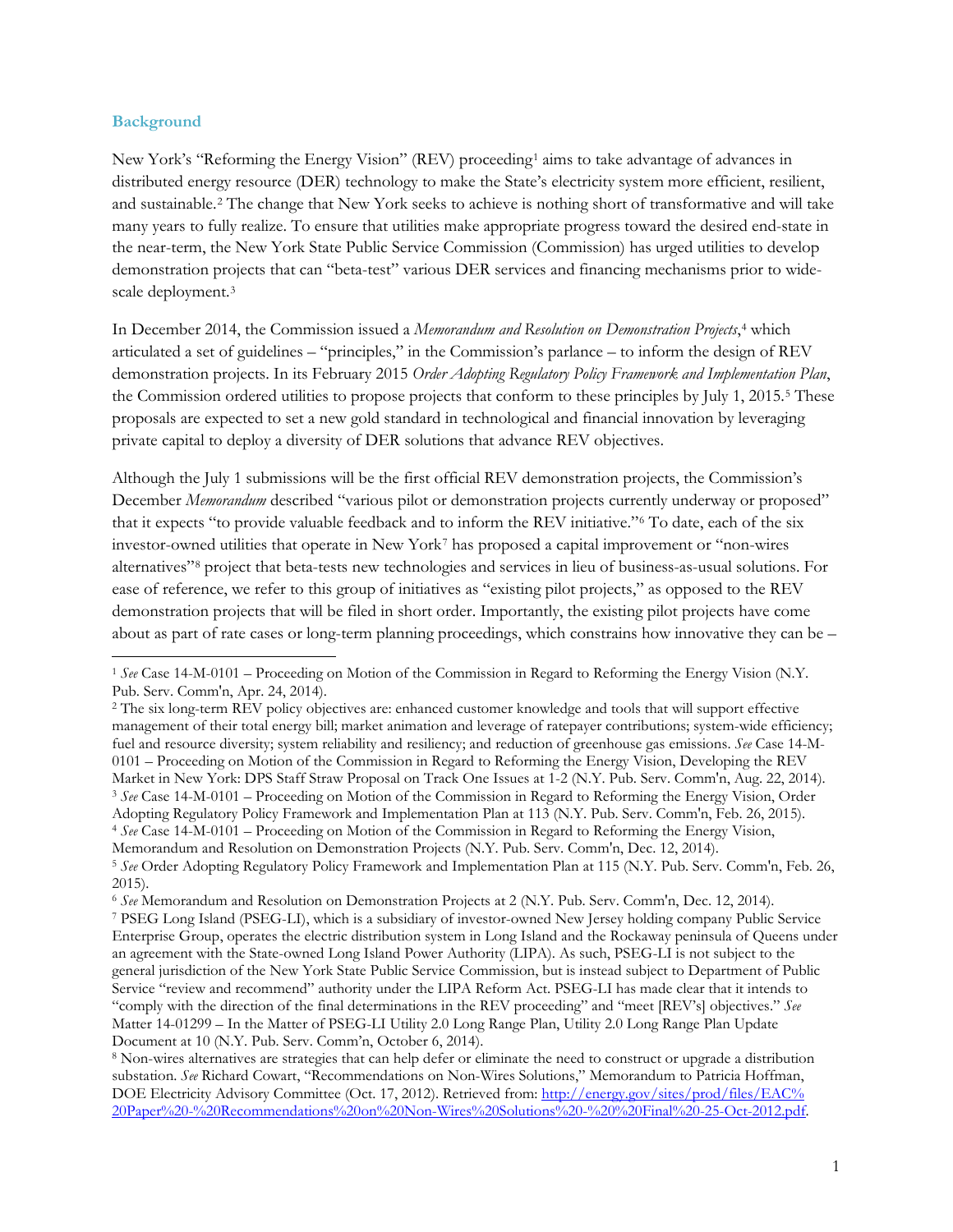particularly in terms of alternative financing. Still, the existing pilots bear great promise to illustrate the potential for DER products and services to capably address system needs throughout New York State.

This report assesses the extent to which the existing pilot projects address the principles that the Commission has outlined for impending REV demonstration project proposals. Because the existing pilots are arguably the best indication of near-term progress toward achieving REV objectives, it is critical that the Commission and other stakeholders understand which principles these projects collectively address and where there remain gaps that REV demonstration projects need to target.

# **Demonstration Principles and Existing Pilot Projects**

# *Demonstration Principles*

Demonstration projects must be approved by the Commission in order for utilities to recover their share of project costs through rates.[9](#page-2-0) To guide these determinations and establish guidelines for utilities to follow in developing REV demonstration proposals, the Commission set out a list of eight "Principles for REV Demonstrations" in its December 2014 *Memorandum*[.10](#page-2-1) Unfortunately, the *Memorandum* describes the principles in vague terms and it is difficult to distinguish one principle from another.[11](#page-2-2) In fact, there is reason to believe that utilities have struggled to fully grasp the Commission's intentions for demonstration projects.[12](#page-2-3)

This report attempts to distill the eight principles into guidelines that can more readily be used to prospectively appraise REV demonstration projects and retrospectively evaluate existing pilots. Specifically, we have interpreted and reformulated the Commission's "Principles for REV Demonstrations" as follows:

- 1. **Partnerships** | Utilities should partner with third-party service providers to carry out demonstration projects and should seek to mobilize third-party capital.
- 2. **Market-Driven Solutions** | Demonstration projects should actively engage third parties in identifying creative solutions to problems.
- 3. **Distribution of Value** | Demonstration projects should allocate economic value between the utility, its customers, and third-parties. This hinges to a large extent on how involved parties allocate costs; projects should animate private capital to relieve the burden on ratepayers.
- 4. **Competition in Grid Services** | Projects should promote diverse ownership of DER and DERenabling assets.[13](#page-2-4)
- 5. **Developing Competitive Markets** | Demonstration projects should help lay the groundwork for markets to develop where they do not yet exist. Projects can address this principle by, *inter alia*, establishing operational standards, data agreements and terms of use (e.g., rules governing access to and

<span id="page-2-0"></span><sup>9</sup> Notably, in order to reduce ratepayer costs, the Commission has encouraged utilities to utilize private capital to finance projects, at least in part, instead of relying exclusively on rate increases to recover costs. *See, e.g.,* Principle #3 below. <sup>10</sup> *See* Memorandum and Resolution on Demonstration Projects at A-1 (N.Y. Pub. Serv. Comm'n, Dec. 12, 2014).  $\overline{a}$ 

<span id="page-2-3"></span><span id="page-2-2"></span><span id="page-2-1"></span><sup>11</sup> For example, the phrases "The market for grid services should be competitive" and "utilities and service provider should propose rules […] that will help create subsequently competitive markets" appear in separate principles. *See* ibid. <sup>12</sup> For example, Central Hudson explains how its proposals-in-development would address each of the Commission's principles, but mischaracterizes some of them. *See* Cases 14-E-0318 and 14-G-0319 – Proceeding on Motion of the Commission as to the Rates, Charges, Rules and Regulations of Central Hudson Gas & Electric Corporation for Gas Service, Central Hudson's Report Regarding the REV Collaborative and Developing Demonstration Projects (N.Y. Pub. Serv. Comm'n, May 1, 2015).

<span id="page-2-4"></span><sup>13</sup> This is consistent with the Commission's general prohibition of utility DER ownership *See* Order Adopting Regulatory Policy Framework and Implementation Plan at 70 (N.Y. Pub. Serv. Comm'n, Feb. 26, 2015).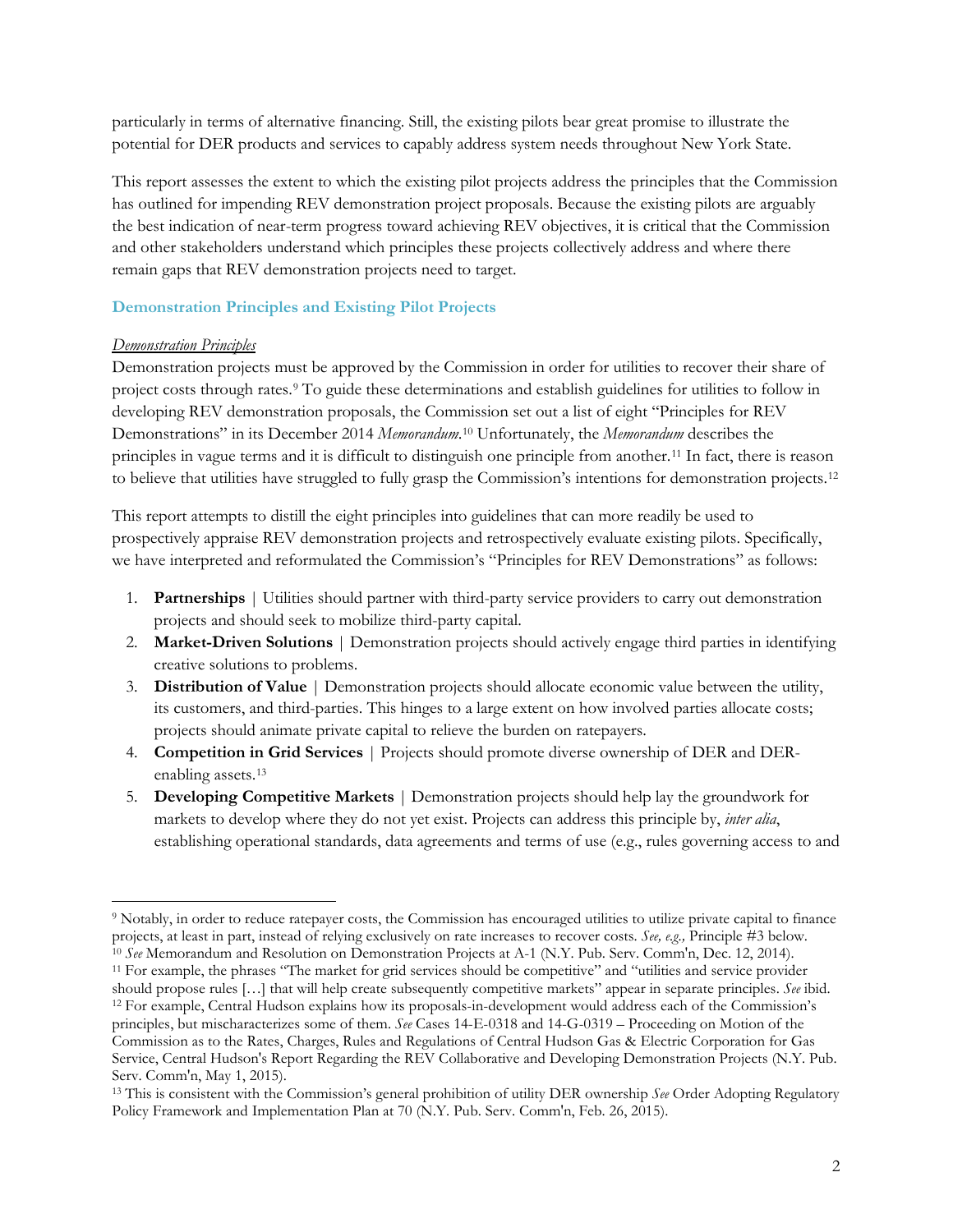use of data generated by advanced meters) to reduce transaction costs and/or provide greater certainty regarding future market opportunities.

- 6. **Innovative Pricing/Rate Design** | Demonstration projects should test pricing methods that are more responsive to dynamic market conditions than regulatory tariffs. Projects should introduce variable, market-based pricing techniques such as time-varying pricing.
- 7. **Advanced Distribution Technology** | To help utilities transition to their role as "distributed system platform" (DSP)[14](#page-3-0) providers, demonstration projects should include advanced distribution technologies such as those that enable two-way communication and real-time load management.
- 8. **Customer Engagement** | Demonstration projects should engage diverse classes of customers (i.e., residential, commercial, institutional and industrial customers).

Critically, while the principles above represent our best interpretation of the Commission's stated criteria for evaluating REV Demonstration Projects, we do not believe that these criteria are entirely sufficient. For example, the "Market-Driven Solutions" principle is less ambitious than we believe it should be; rather than suggesting that utilities should only engage third parties in devising solutions to network problems, this principle should encourage utilities to engage third-parties in diagnosing network problems as well. We also feel that the Commission has omitted some important criteria. For instance, we believe that utilities should be explicitly encouraged to articulate metrics and targets that would help the Commission to measure their progress toward achieving the objectives their projects claim to advance.[15](#page-3-1)

# *Existing Pilot Projects*[16](#page-3-2)

Working in parallel to the REV proceeding, investor-owned utilities have already proposed a number of capital improvement and non-wires alternatives projects that showcase the types of technologies and services that REV promotes. However, the robustness and specificity of these proposals has varied considerably.

At one end of the spectrum, Con Edison has submitted (and received approval for) a highly detailed and ambitious plan known as the Brooklyn/Queens Demand Management (BQDM) program, which aims to use DER solutions to defer a \$1 billion substation upgrade.<sup>[17](#page-3-3)</sup> Initially outlined in a Con Edison rate case that concluded in early 2014,[18](#page-3-4) the BQDM program was formally proposed in a separate proceeding in July 2014.[19](#page-3-5) While not as fully fleshed out as BQDM, Central Hudson Gas & Electric has received approval to pilot a fairly sophisticated system-wide communications and distribution automation upgrades that were

<span id="page-3-0"></span><sup>14</sup> The Commission characterizes the DSP as an "intelligent network platform" that valuates power system and societal attributes, engages customers and third parties, and integrates DERs. *See* DPS Staff Straw Proposal on Track One Issues at 12 (N.Y. Pub. Serv. Comm'n, Aug. 22, 2014).  $\overline{a}$ 

<span id="page-3-1"></span><sup>&</sup>lt;sup>15</sup> The Commission took tentative steps toward encouraging definition and measurement of project outputs in its August 2014 *Track One Straw Proposal*, but appears to have abandoned this notion in its final principles. *See* id at 56.

<span id="page-3-2"></span><sup>16</sup> [Appendix](#page-7-0) A to this report contains overviews of the relevant existing pilot projects.

<span id="page-3-3"></span><sup>17</sup> *See* Case 14-E-0302 – Petition of Consolidated Edison Company of New York, Inc. for Approval of Brooklyn Queens Demand Management Program, Petition of Consolidated Edison Company of New York, Inc. for Approval of Brooklyn Queens Demand Management Program (N.Y. Pub. Serv. Comm'n, July 15, 2014).

<span id="page-3-4"></span><sup>18</sup> *See* Cases 13-E-0030 et al. – Proceeding on Motion of the Commission as to the Rates, Charges, Rules and Regulations of Consolidated Edison Company of New York, Inc. for Electric Service at 4 (N.Y. Pub. Serv. Comm'n, February 21, 2014) Case 14-E-0302 – Petition of Consolidated Edison Company of New York, Inc. for Approval of Brooklyn Queens Demand Management Program, Order Establishing Brooklyn/Queens Demand Management Program at 2 (N.Y. Pub. Serv. Comm'n, December 12, 2014).

<span id="page-3-5"></span><sup>19</sup> *See* Case 14-E-0302 – Petition of Consolidated Edison Company of New York, Inc. for Approval of Brooklyn Queens Demand Management Program (N.Y. Pub. Serv. Comm'n, July 15, 2014).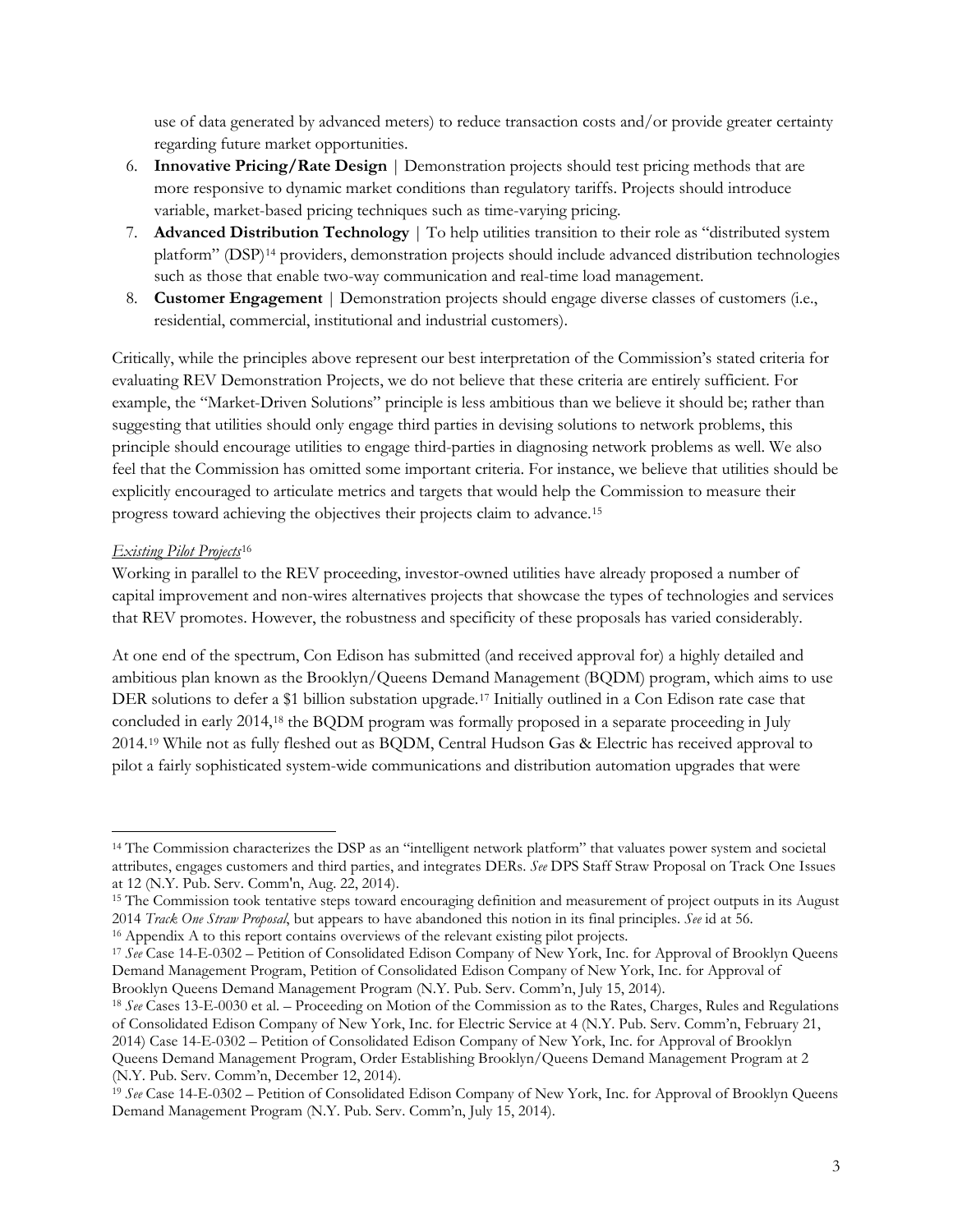proposed in its recently completed rate case.[20](#page-4-0) PSEG-LI has also filed a number of detailed proposals for investments aimed at modernizing Long Island's distribution networks in its "Utility 2.0 Long Range Plan." This plan includes several targeted non-wires alternatives projects aimed at addressing system needs in priority load areas, such as the Far Rockaway area of Queens and the South Fork area of Eastern Long Island.[21](#page-4-1)

New York State's other three investor-owned utilities – Iberdrola USA, National Grid USA, and Orange & Rockland Utilities – have provided relatively scarce information regarding the pilot projects they have announced to date. One factor that may explain the disparate level of detail in the various proposals is timing; whereas Con Edison, Central Hudson and PSEG-LI each presented initial proposals for their pilots in July of 2014, the other utilities initiated rate cases more recently. Without a similar "head start" prior to the Commission's December *Memorandum*,<sup>[22](#page-4-2)</sup> these three utilities may have focused their efforts in the time since on readying REV demonstration submissions rather than further developing these pilots.

# *Appraising the Early Pilot Projects*

[Table 1](#page-6-0) illustrates the extent to which existing pilot projects already address the principles for REV demonstrations that the Commission has set forth. Because the Commission devised the REV demonstration principles for proposals received on or after July 1, 2015, this exercise does not seek to imply that existing pilots are deficient if they do not address each principle. Instead, we intend for this inventory to inform a prospective needs assessment as the Commission reviews, and other stakeholders design, REV demonstration proposals going forward.

The existing pilots address several of the principles articulated by the Commission. The principles best addressed by existing pilots (denoted by green headers i[n Table 1\)](#page-6-0) are "Partnerships" and "Customer Engagement." Nearly all pilots further these principles. In addition, more than half of the existing pilot projects address the "Market-Driven Solutions" and "Advanced Distribution Technology" principles, which together signal an increasingly prominent role for third-parties and modern network equipment. Furthermore, three projects address the "Competition in Grid Services" principle, which shows that utilities are beginning to facilitate network access for DER service providers.

However, there are several important dimensions (denoted by red headers in [Table 1\)](#page-6-0) that are not well addressed by the existing pilots. In particular, while nearly all pilots could *facilitate* cost allocation methodologies that address the "Distribution of Value" principle (denoted by gray boxes in [Table 1\)](#page-6-0), no pilot project has given concrete indications that it will relieve ratepayers of the financing burden. However, because the Commission has identified the development of new revenue streams and business models as a primary focus going forward,[23](#page-4-3) this principle appears likely to be adequately addressed by REV demonstration projects. Similarly, no project clearly addresses the "Developing Competitive Markets" or "Innovative

<span id="page-4-0"></span><sup>20</sup> *See* Cases 14-E-0318 and 14-G-0319 – Proceeding on Motion of the Commission as to the Rates, Charges, Rules and Regulations of Central Hudson Gas & Electric Corporation for Electric Service, Order Approving Rate Plan at 51 (N.Y. Pub. Serv. Comm'n, June 17, 2015).  $\overline{a}$ 

<span id="page-4-1"></span><sup>21</sup> *See* Matter 14-01299 – In the Matter of PSEG-LI Utility 2.0 Long Range Plan, Utility 2.0 Long Range Plan Update Document (October 6, 2014).

<span id="page-4-3"></span><span id="page-4-2"></span><sup>22</sup> Orange & Rockland Utilities initiated a rate case effective November 14, 2014, less than a month before the Commission's December *Memorandum*. Both utilities owned by Iberdrola USA initiated rate cases effective May 20, 2015. <sup>23</sup> *See* Order Adopting Regulatory Policy Framework and Implementation Plan at 115 (N.Y. Pub. Serv. Comm'n, Feb. 26, 2015).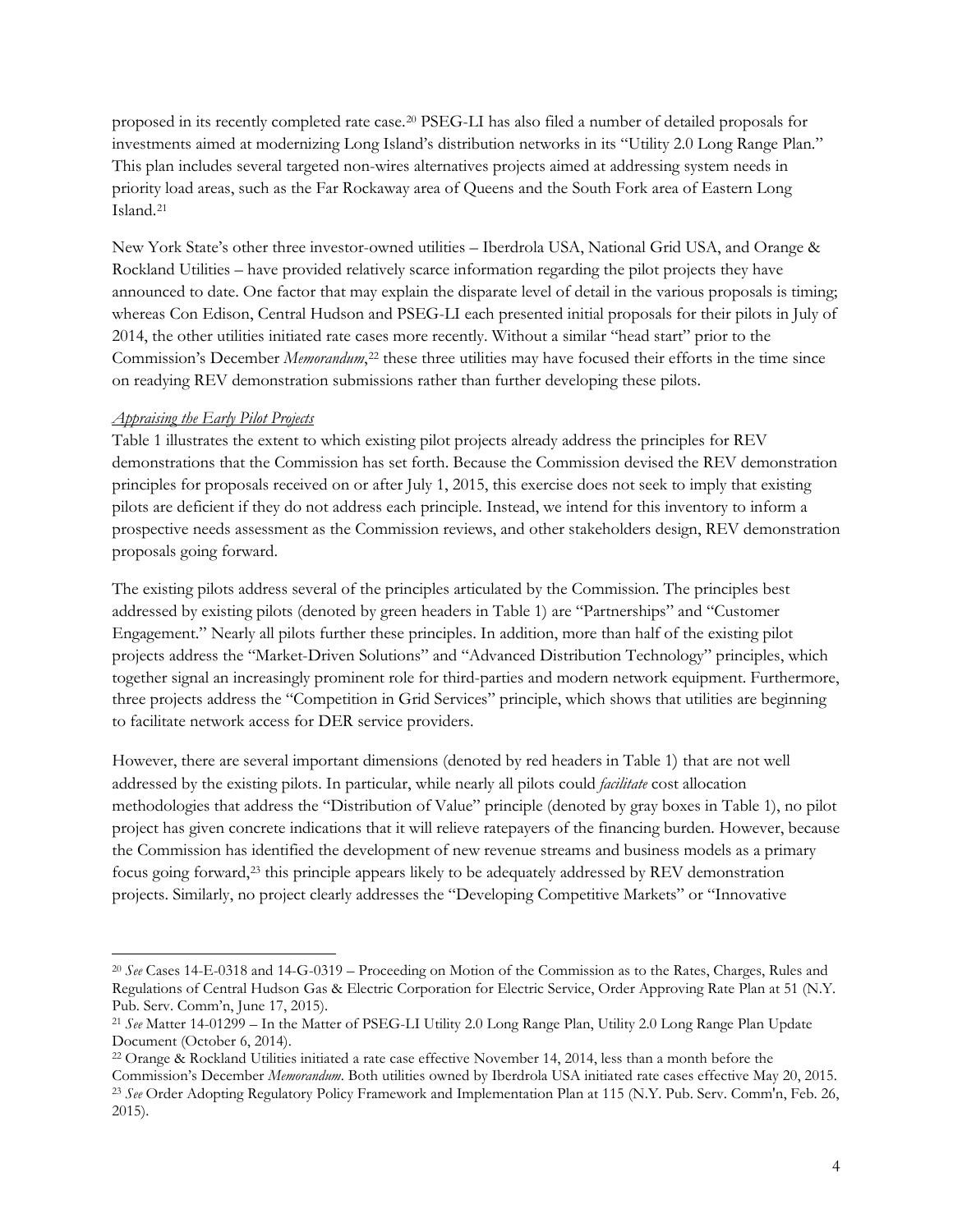Pricing/Rate Design" principles, and only a handful show signs that they may eventually seek to reduce transaction costs and introduce innovative pricing techniques in the future, respectively.

There are several possible explanations for why utilities have not yet addressed some of these important areas. The most straightforward explanation is that regulated electric utilities, which have considerable experience providing distribution-level services under regulated tariffs as natural monopolies, are unfamiliar with market principles. This is especially relevant for the "Distribution of Value" principle – it may simply be unrealistic to expect utilities to propose alternative financing mechanisms in the context of conventional rate-base proceedings. Another explanation is that utilities may not believe that laying a foundation for competitive network access – which may scale back the boundaries of what is defined to fit within natural monopoly functions – will further their economic interests. It is therefore imperative that REV reforms ensure that the regulatory process encourage, rather than impede, utilities' attempts to test bold new business models.

# **Conclusion**

While utilities' existing pilot projects address most of the "Principles for REV Demonstrations," some important principles remain unaddressed. Specifically, the existing pilot projects do not lay out explicit plans for value distribution, introduce innovative means of pricing DER services, or establish rules to help competitive markets to take root. With the first official REV demonstration project proposals looming, the Commission should prioritize these three principles to ensure that the State's electricity projects collectively advance desired tenets of innovation and market design.

Still, the Commission's imprecise guidance threatens to undermine utilities' attempts to address all desired criteria. For instance, utilities may not fully appreciate the difference between providing rules for competitive markets and soliciting market solutions based on the vague descriptions of these concepts in the "Principles for REV Demonstrations." This ambiguous language may impede the construction of the critical market foundations that REV seeks to inspire. The Commission should therefore consider issuing a clarification and/or revision of its "Principles for REV Demonstrations" soon so that subsequent REV demonstration projects can fully measure up to expectations.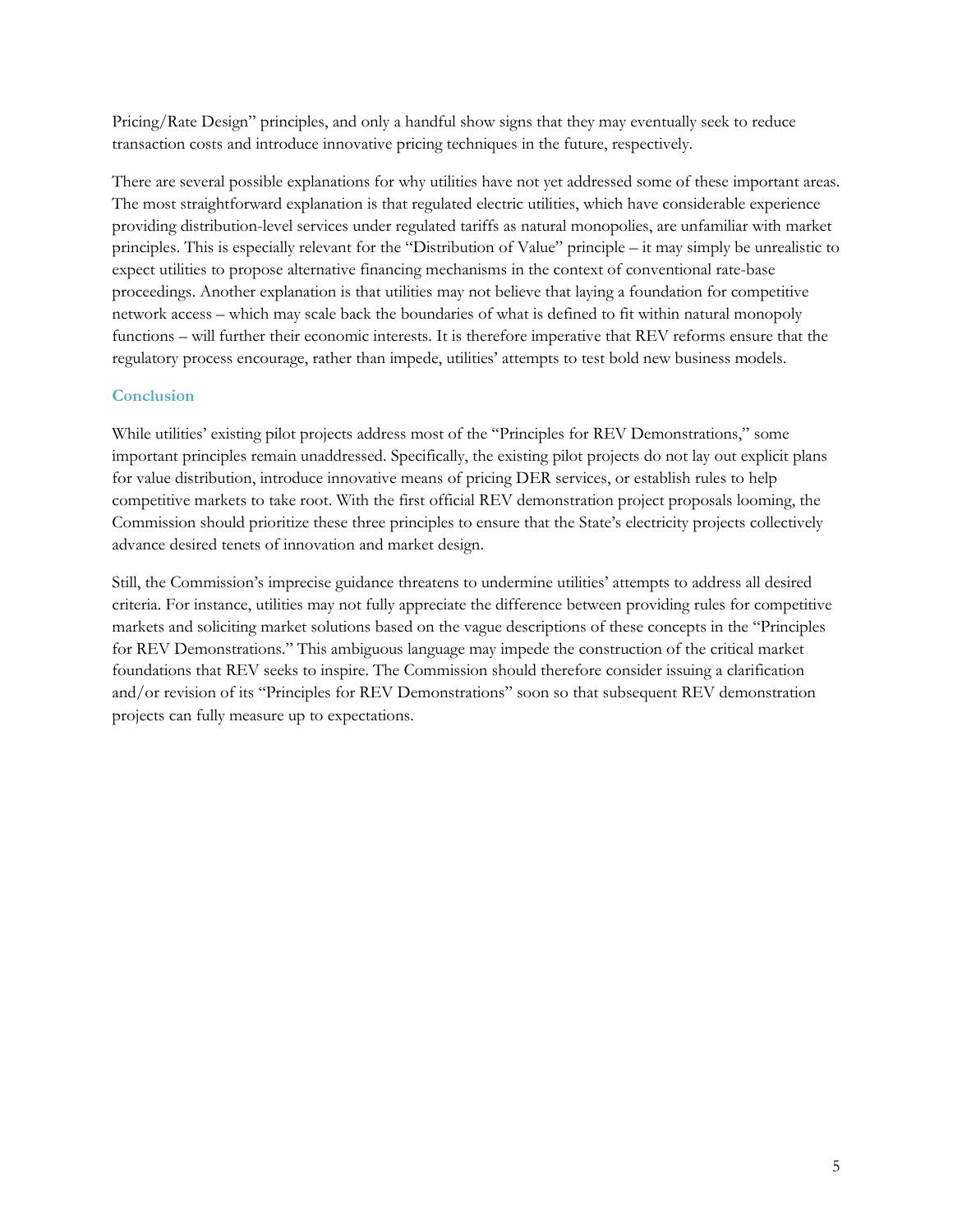# **Table 1.** *Existing pilot projects address most, but not all, design principles*

<span id="page-6-0"></span>

|                              |                                                     | <b>Principles for REV Demonstrations</b> |                   |                     |                                                  |                      |                    |                                 |                   |
|------------------------------|-----------------------------------------------------|------------------------------------------|-------------------|---------------------|--------------------------------------------------|----------------------|--------------------|---------------------------------|-------------------|
|                              |                                                     |                                          | Market-<br>Driven | <b>Distribution</b> | <b>Competition Developing</b><br><b>lin Grid</b> | Competitive Pricing/ | Innovative         | Advanced<br><b>Distribution</b> | <b>Customer</b>   |
| <b>Utility</b>               | <b>Existing Pilot Project</b>                       | Partnerships Solutions                   |                   | <b>of Value</b>     | Services                                         | Markets              | <b>Rate Design</b> | Technology                      | <b>Engagement</b> |
| <b>Central Hudson</b>        | <b>Network Strategy and Distribution Automation</b> |                                          |                   |                     |                                                  |                      |                    |                                 |                   |
| <b>Con Edison</b>            | <b>Brooklyn/Queens Demand Management</b>            |                                          |                   |                     |                                                  |                      |                    |                                 |                   |
| <b>Iberdrola USA</b>         | <b>Smart Energy Community</b>                       |                                          |                   |                     |                                                  |                      |                    |                                 |                   |
| <b>National Grid USA</b>     | Potsdam Underground Microgrid Design                |                                          |                   |                     |                                                  |                      |                    |                                 |                   |
| <b>Orange &amp; Rockland</b> | <b>Rockland County AMI</b>                          |                                          |                   |                     |                                                  |                      |                    |                                 |                   |
|                              | <b>Pomona DER</b>                                   |                                          |                   |                     |                                                  |                      |                    |                                 |                   |
| <b>PSEG-LI</b>               | <b>Utility 2.0 Long Range Plan</b>                  |                                          |                   |                     |                                                  |                      |                    |                                 |                   |

Addresses principle

Facilitates but does not definitively address principle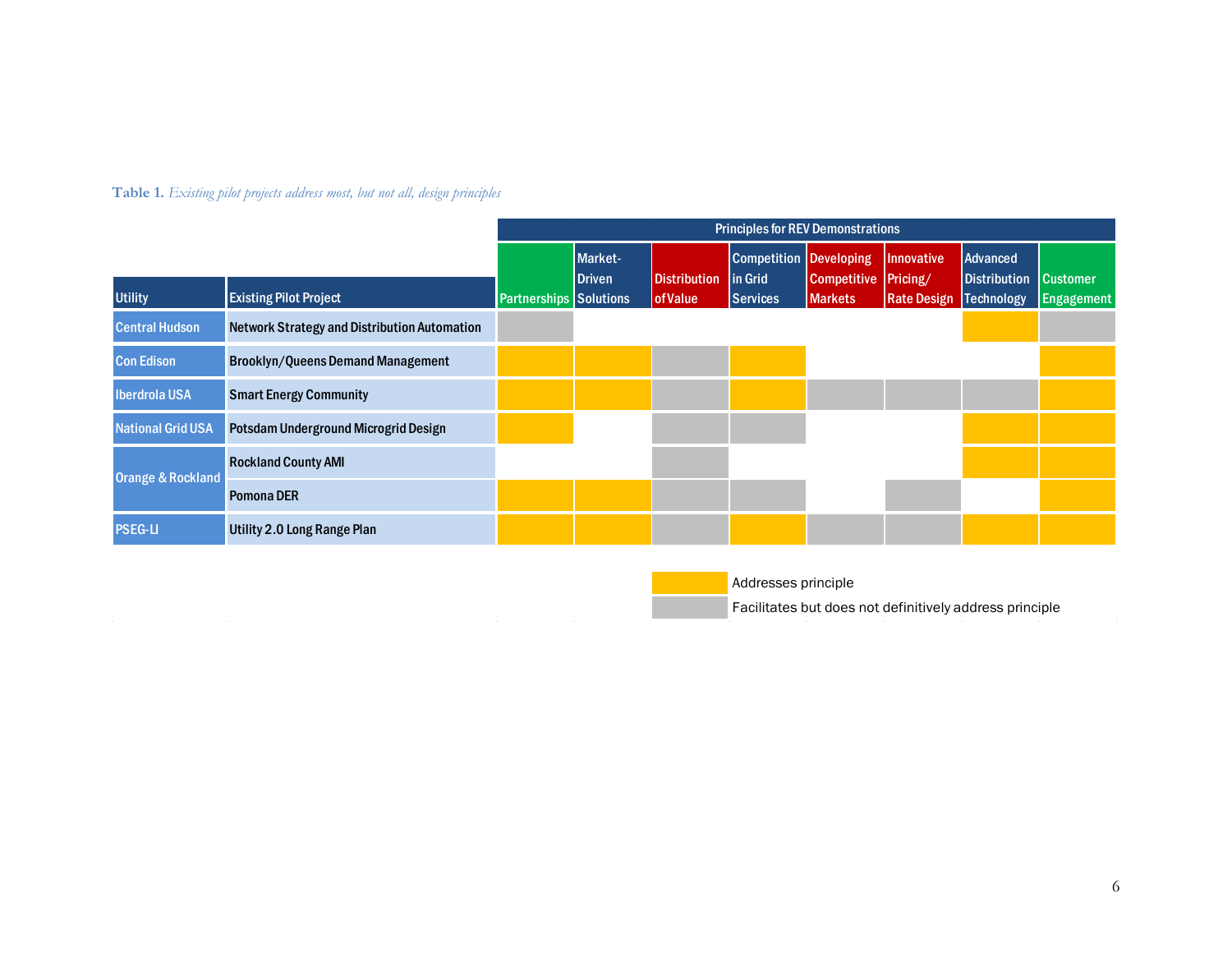#### **Appendix A**

# **Descriptions of existing pilot projects proposed by investor-owned utilities in New York State**

<span id="page-7-0"></span>The six investor-owned utilities operating in New York State have begun to develop pilot projects outside of the REV proceeding that nevertheless beta-test "REV-like" technologies and services. The pilot projects that have been proposed to date are summarized below:

#### **Central Hudson Gas & Electric**

Central Hudson has received approval to pilot its *Network Strategy and Distribution Automation* program in its recently approved rate plan.[1](#page-7-1) Central Hudson intends for this program to provide "foundational elements for system operational needs of the Distributed System Platform Provider."[2](#page-7-2) This program was initially proposed as separate but interrelated components of Central Hudson's five-year capital program.

Through the Distribution Automation (DA) program, Central Hudson hopes to reduce network losses and customer energy usage while deferring the need for costly infrastructure reinforcements. Central Hudson proposes two components of the DA program: a distribution management system (DMS) and infrastructure upgrades. The DMS will provide real-time remote visibility of the operations of the distribution system, advanced system modeling, and near real-time loadflow and contingency analysis capabilities. Improvements to the distribution communications infrastructure will include the installation of intelligent/controllable devices and robust mainline feeders that can be used to restore power to customers more quickly after an outage, and to optimize and balance feeders during normal operations. Finally, system-wide volt/VAR optimization will reduce system losses and customer energy usage. Central Hudson requested \$46.3 million for the DA program, for which it estimated total annual benefits of \$11.3 million in avoided energy costs and deferred infrastructure costs.[3](#page-7-3)

The Network Strategy plan is intended to establish robust systems that provide reliable and secure communications between Central Hudson's fixed assets. This will allow Central Hudson to strengthen its demand response and DER integration capabilities while supporting the communications needs of the DA program; the network established by the Network Strategy plan will act as a two-way communications system between the DMS and intelligent electronic devices in use on the network, including supervisory control and data acquisition (SCADA) systems, transmission line protection, security, and general network traffic applications. Central Hudson seeks to implement Network Strategy as a two-tiered communications network – Tier 1 for high-bandwidth fiber-optic applications and Tier 2 for medium-bandwidth radio applications. Central Hudson proposes to leverage third-party providers for the above communications needs. Central Hudson requested \$18.5 million for Network Strategy, and estimated that its implementation would generate a 10-year net present value that was \$400,000 lower than the business-as-usual projection.[4](#page-7-4)

<span id="page-7-1"></span><sup>1</sup> *See* Cases 14-E-0318 and 14-G-0319, Proceeding on Motion of the Commission as to the Rates, Charges, Rules and Regulations of Central Hudson Gas & Electric Corporation for Electric and Gas Service, Order Approving Rate Plan at 51 (N.Y. Pub. Serv. Comm'n, June 17, 2015).

<span id="page-7-2"></span><sup>2</sup> *See* Cases 14-E-0318 and 14-G-0319, Proceeding on Motion of the Commission as to the Rates, Charges, Rules and Regulations of Central Hudson Gas & Electric Corporation for Electric and Gas Service, Direct Testimony of Paul E. Haering at 4 (N.Y. Pub. Serv. Comm'n, July 25, 2014).

<span id="page-7-3"></span><sup>3</sup> *See* id at 8-14.

<span id="page-7-4"></span><sup>4</sup> *See* id at 15-19.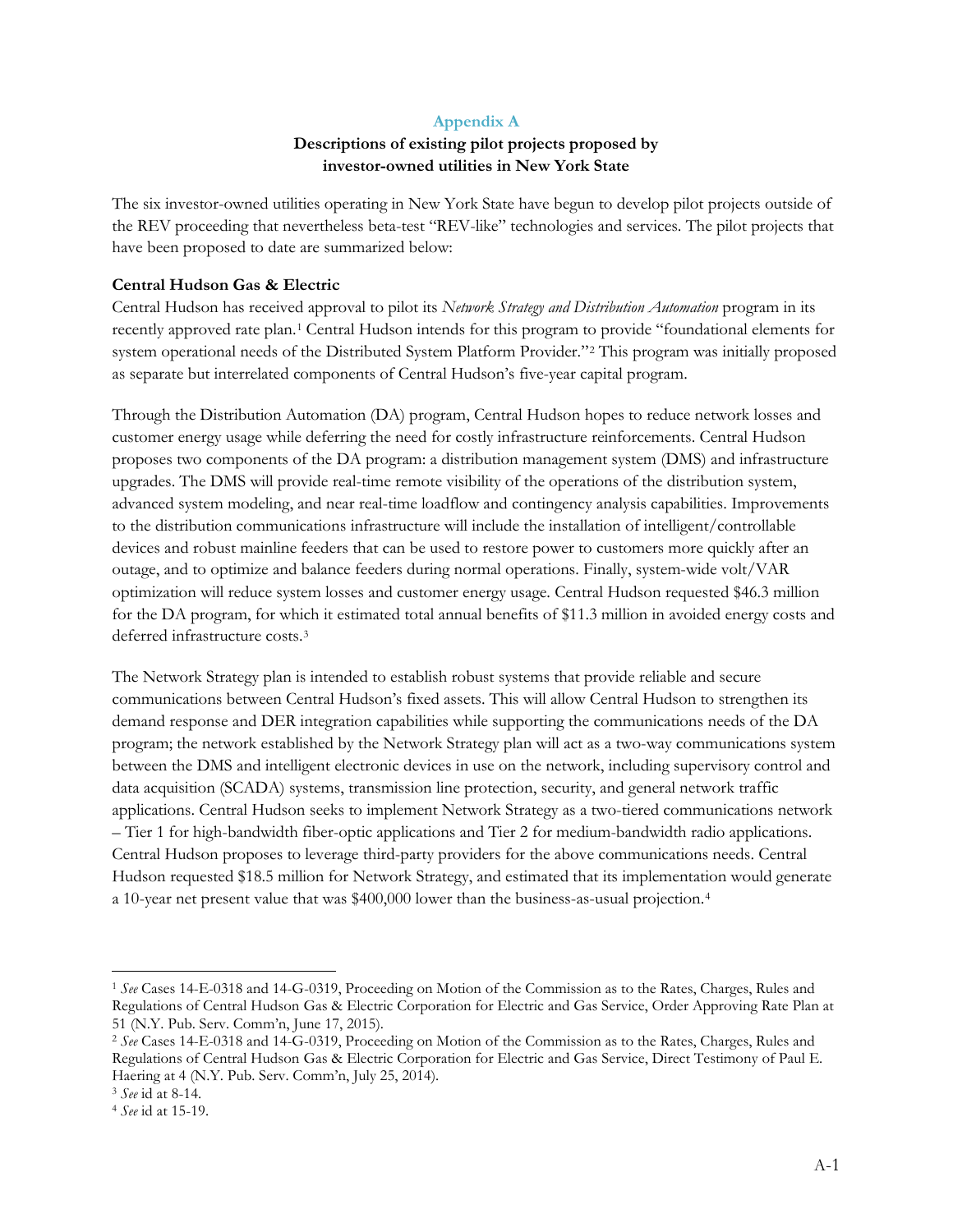The Commission received several comments that expressed concern over the potential for these projects either to oppose REV initiatives or impede network participation by customers and third parties over time. In light of the considerable investment that these projects represent, the comments further noted the potential for large stranded costs if the projects need to be abandoned.<sup>[5](#page-8-0)</sup> Accordingly, the Commission has only approved funding for the first year of these projects as a combined initiative in Central Hudson's forthcoming rate plan. Consistent with Commission staff's recommendations, the project will be treated as an opportunity to demonstrate viability, with checkpoints to evaluate its functional capability and operation. Now that its rate plan has been approved, Central Hudson will work with the Commission to define the scope of this demonstration as well as the relevant checkpoints and milestones that can indicate whether the project shall be continued or modified thereafter.<sup>[6](#page-8-1)</sup>

<span id="page-8-1"></span><span id="page-8-0"></span><sup>5</sup> *See* Cases 14-E-0318 and 14-G-0319, Proceeding on Motion of the Commission as to the Rates, Charges, Rules and Regulations of Central Hudson Gas & Electric Corporation for Electric and Gas Service, Order Approving Rate Plan at 51-52 (N.Y. Pub. Serv. Comm'n, June 17, 2015). <sup>6</sup> *See* id at 15-16.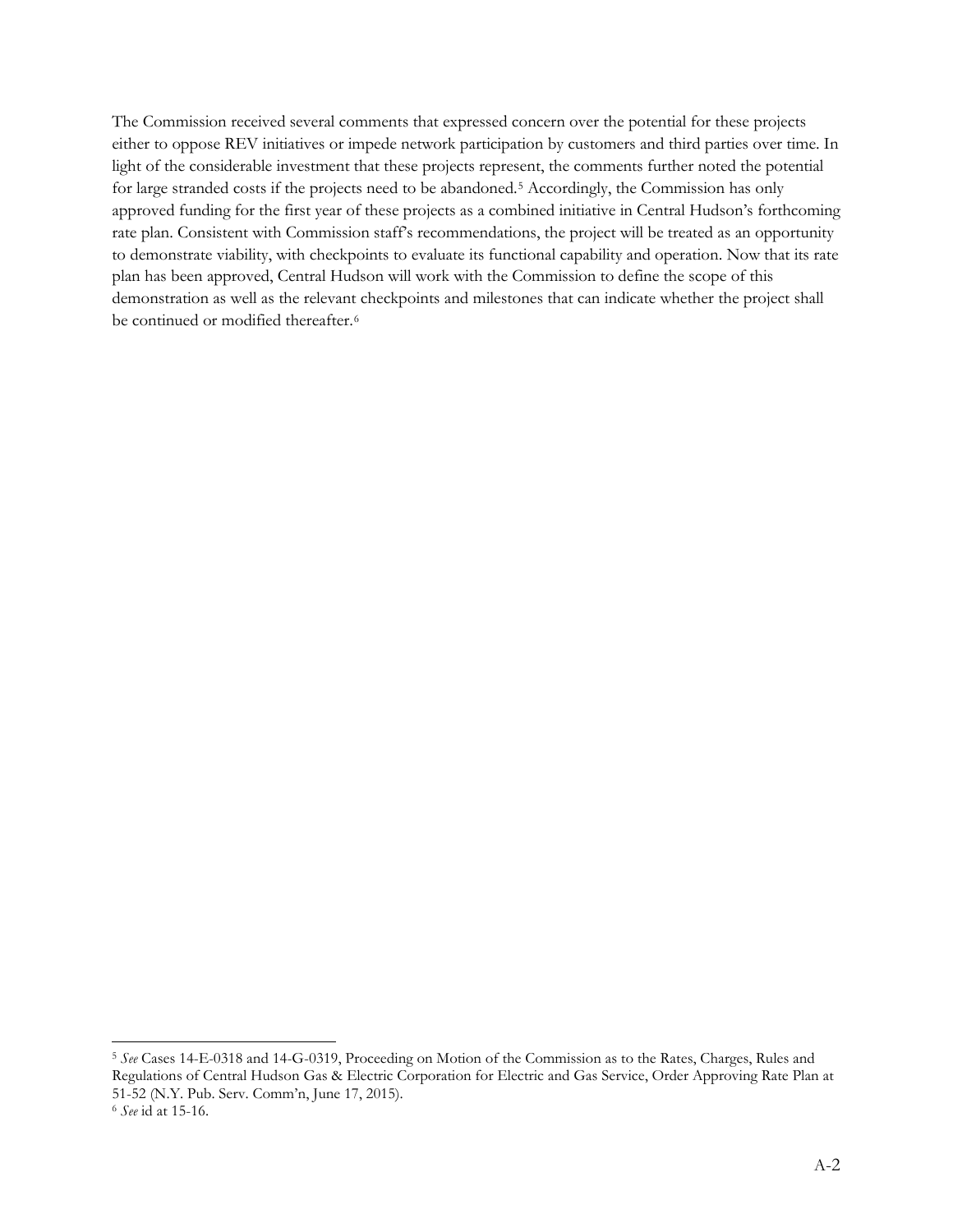#### **Con Edison**

Con Edison's *Brooklyn/Queens Demand Management* (BQDM) project is intended to reduce the potential for overload of subtransmission feeders serving the Brownsville load area in Brooklyn and Queens during peak summer hours. In so doing, the project should allow the company to defer \$1 billion in infrastructure expense that would otherwise be needed[.7](#page-9-0)

As part of the BQDM project, Con Edison will undertake 17 MW of traditional infrastructure investment, consisting of capacitor bank installations and load transfers to other networks.[8](#page-9-1) But the distinguishing feature of the BQDM project is the 52 MW of capacity provided by nontraditional solutions – 41 MW will come from customer-sided solutions and 11 MW from utility-sided solutions. Con Edison issued an RFI to third-party providers for solutions,<sup>[9](#page-9-2)</sup> which received 78 responses proposing projects that include energy efficiency, energy management and audit software, energy storage, customer engagement, and demand response. To ensure that the selection process is transparent and fair, the Commission has ordered Con Edison to retain an independent third party consultant to oversee the process and report to the Commission on the selections made.[10](#page-9-3)

In addition to the utility-sided solutions proposed by third parties, Con Edison has proposed several utilitysided solutions, including utility-side battery storage and one or more microgrids at apartment complexes near Brownsville. It proposes to deploy company-owned generation on company-owned land that will be synchronized to the distribution grid. Moreover, the company will deploy voltage and reactive power (volt/VAR) optimization on the microgrid to reduce voltage by 2.25%, which will result in an effective demand reduction of 2 MW.[11](#page-9-4) In response to concerns that Con Edison's proposal to own these DER assets violates the State's Vertical Market Power Policy, the Commission has limited Con Edison's ownership of DER assets to certain battery storage solutions and non-storage assets for which it can demonstrate that the market has failed to respond.[12](#page-9-5)

The primary benefit of the BQDM project is that it defers construction of a new area substation that would cost \$1 billion. On its own, the project delays the need for a new area substation from 2017 to 2019. When combined with three other measures (a proposed 80 MW load transfer to the Glendale substation, the addition of a fourth transformer at the Newtown substation, and the installation of a fifth transformer at the Glendale substation), the need for new infrastructure will be further delayed to 2026.[13](#page-9-6)

Con Edison submitted a detailed benefit-cost analysis (BCA) to compare the net present value of the program with the net present value of constructing a new area substation. The BCA showed that the BQDM program would confer a net present value benefit of approximately \$40 million. However, the Commission determined that the BCA as submitted was insufficient because it lacked the benefits and costs of the specific customer-

<span id="page-9-0"></span><sup>7</sup> *See* Case 14-E-0302 – Petition of Consolidated Edison Company of New York, Inc. for Approval of Brooklyn Queens Demand Management Program (N.Y. Pub. Serv. Comm'n, July 15, 2014).  $\overline{a}$ 

<span id="page-9-1"></span><sup>8</sup> *See* BQDM Petition at 7.

<span id="page-9-2"></span><sup>9</sup> *See* Consolidated Edison Company of New York, Inc., Request for Information: Innovative Solutions to Provide Demand Side Management to Provide Transmission and Distribution System Load Relief and Reduce Generation Capacity Requirements (N.Y. Pub. Serv. Comm'n, July 15, 2014).

<span id="page-9-3"></span><sup>10</sup> *See* Case 14-E-0302 – Petition of Consolidated Edison Company of New York, Inc. for Approval of Brooklyn Queens Demand Management Program, Order Establishing Brooklyn/Queens Demand Management Program (N.Y. Pub. Serv. Comm'n, December 12, 2014).

<span id="page-9-4"></span><sup>11</sup> *See* BQDM Petition at 12.

<span id="page-9-5"></span><sup>12</sup> *See* Order Establishing BQDM Project at 23.

<span id="page-9-6"></span><sup>13</sup> *See* id at 3-4.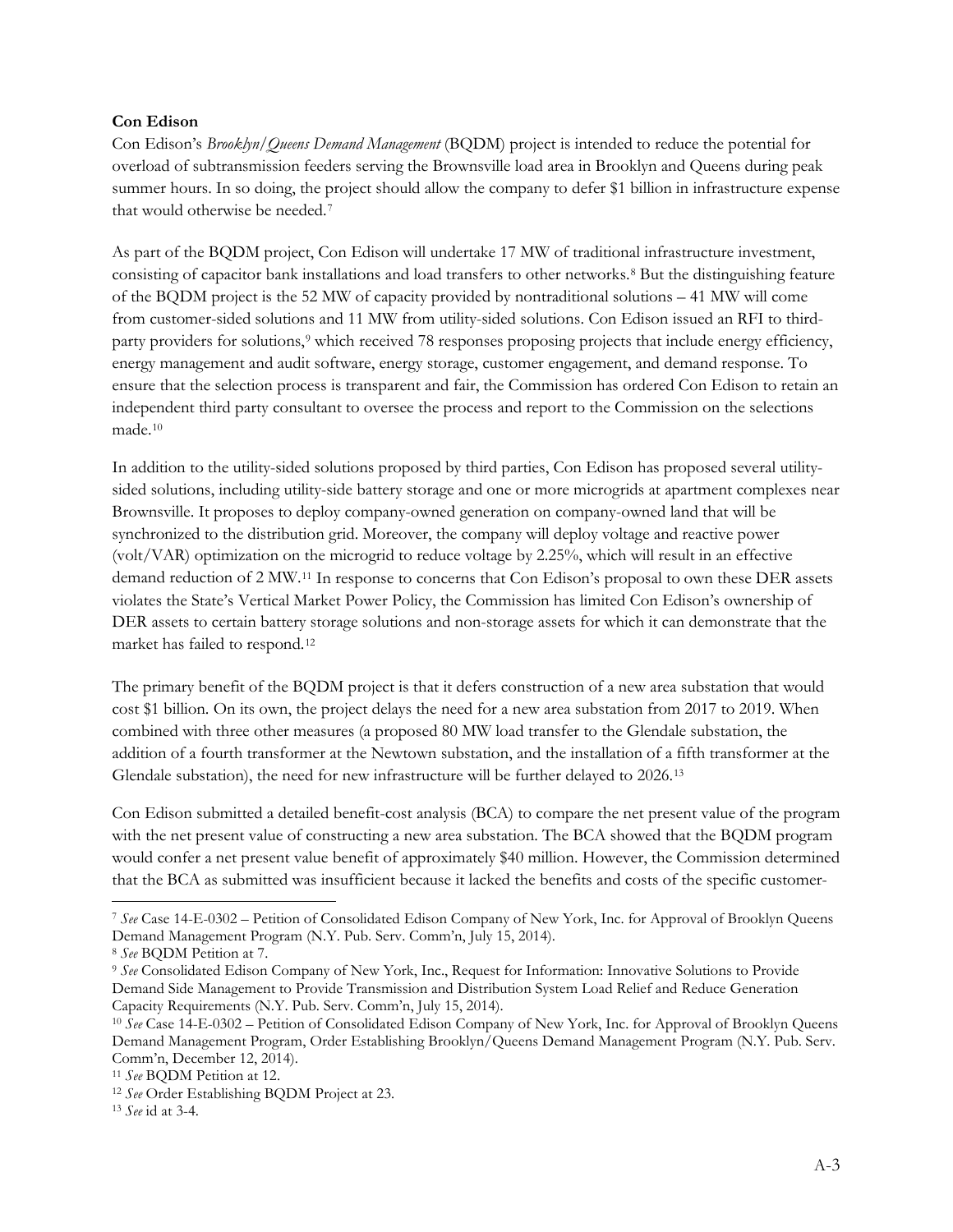side projects to be deployed. The Commission ordered Con Edison to submit a more detailed analysis once the request for information (RFI) selection process has been completed.[14](#page-10-0)

To assure ratepayers of this net benefit, the Commission has capped the costs of the program at \$200 million and has ordered Con Edison to amortize the costs over 10 years. \$25 million will be funded through Con Edison's Targeted Demand Side Management (TDSM) program budget. The remaining \$175 million will be eligible for recovery through the monthly adjustment clause (MAC) and NYPA surcharges. The Commission has ordered Con Edison to propose during its next rate proceeding to recover residual program costs through base rates rather than through these surcharges.[15](#page-10-1)

<span id="page-10-0"></span><sup>14</sup> *See* id at 18.

<span id="page-10-1"></span><sup>15</sup> *See* id at 19-21.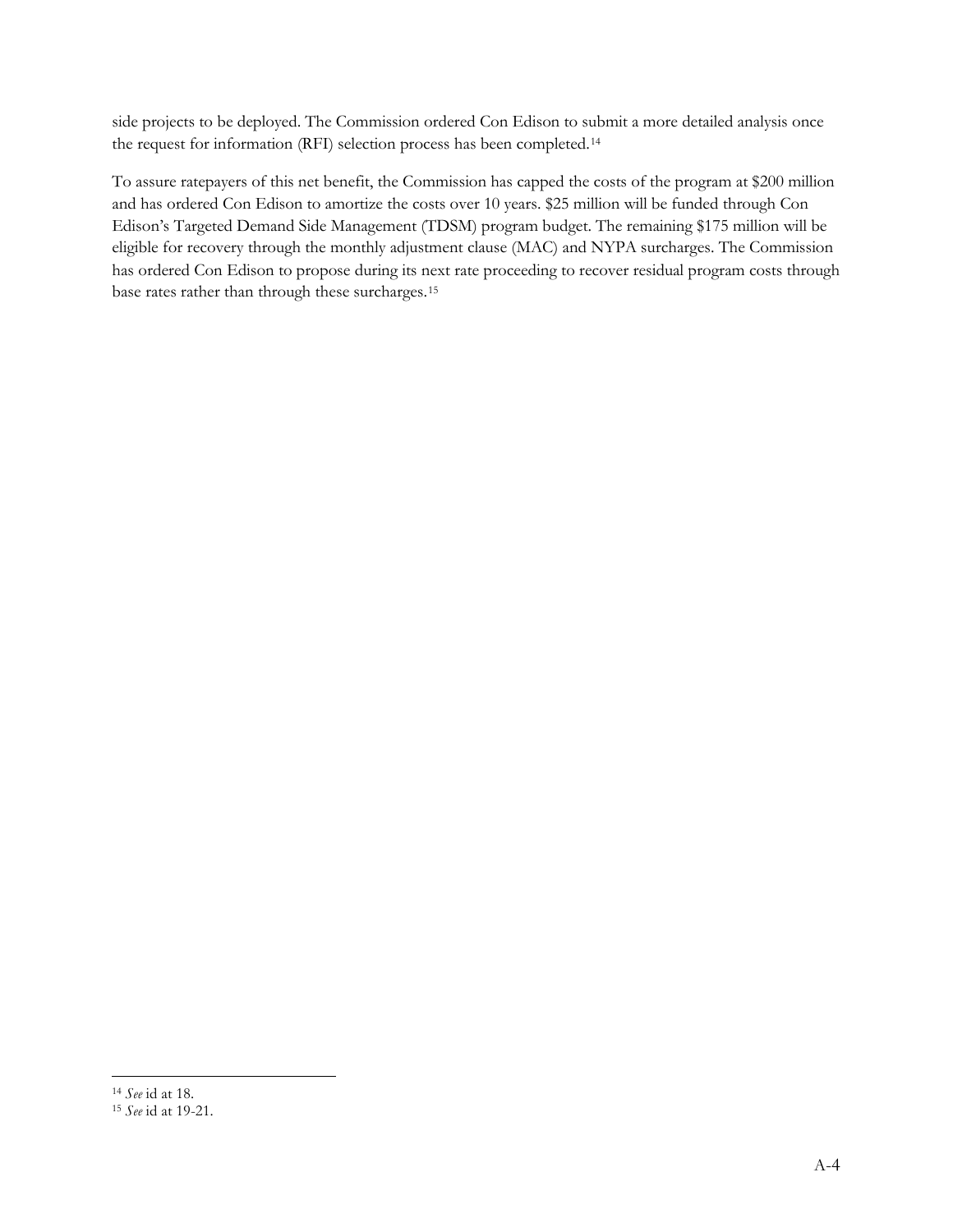# **Iberdrola USA[16](#page-11-2)**

Together with Cornell University and the broader Tompkins County community, New York State Electric & Gas (NYSEG, a subsidiary of Iberdrola USA) plans to implement the *Smart Energy Community* program in Ithaca, NY as a test-bed for DER technologies. This program is in the early planning stages, but seeks to engage the greater Ithaca area community (10,000-15,000 customers) to provide enhanced opportunities for distributed generation and access to tools to optimize demand.<sup>[17](#page-11-3)</sup>

Specific initiatives that NYSEG hopes to pilot through its Smart Energy Community program include:

- <span id="page-11-1"></span>• new processes and tools for integrated distribution system planning;
- supporting customer and third-party engagement in market operations; and
- <span id="page-11-0"></span>• operating the grid efficiently and reliably.<sup>[18](#page-11-4)</sup>

To this end, Iberdrola USA has issued an RFI with the intention of deploying various DER and DERenabling technologies and practices.[19](#page-11-5) NYSEG has cited numerous operational benefits, including reductions in technical losses, improved outage management, efficiencies in billing, and improved power quality and voltage management. NYSEG has also cited many customer benefits, including support for timedifferentiated rates and demand response programs, tools and information to help customers understand and manage usage, improved reliability, and more accurate bills. Finally, anticipated market benefits include data collection for possible information sharing and third-party participation in the platform.[20](#page-11-6)

NYSEG has estimated total project costs of \$15.5 million from 2016-2019.[21](#page-11-7) To finance this program, NYSEG hopes to secure funding from state, federal (e.g., NSF), and nonprofit sources, but believes that the program is likely to attract private sector resources as well.[22](#page-11-8)

<span id="page-11-3"></span><span id="page-11-2"></span><sup>16</sup> Iberdrola USA holds two investor-owned utilities – New York State Electric & Gas and Rochester Gas & Electric. <sup>17</sup> *See* Tompkins County Climate Protection Initiative, Meeting Highlights: 2015, March 2015. <http://www.tccpi.org/meeting-highlights--2015.html>

<span id="page-11-4"></span><sup>18</sup> *See* Iberdrola USA, NYSEG and RG&E Capital Investment Plan 2015-2019 (April 1, 2015).

<span id="page-11-5"></span><sup>19</sup> *See* Memorandum and Resolution on Demonstration Projects at 3 (N.Y. Pub. Serv. Comm'n, Dec. 12, 2014).

<span id="page-11-6"></span><sup>20</sup> *See* supra note [18.](#page-11-0)

<span id="page-11-7"></span><sup>21</sup> *See* id.

<span id="page-11-8"></span><sup>22</sup> *See* supra note [17.](#page-11-1)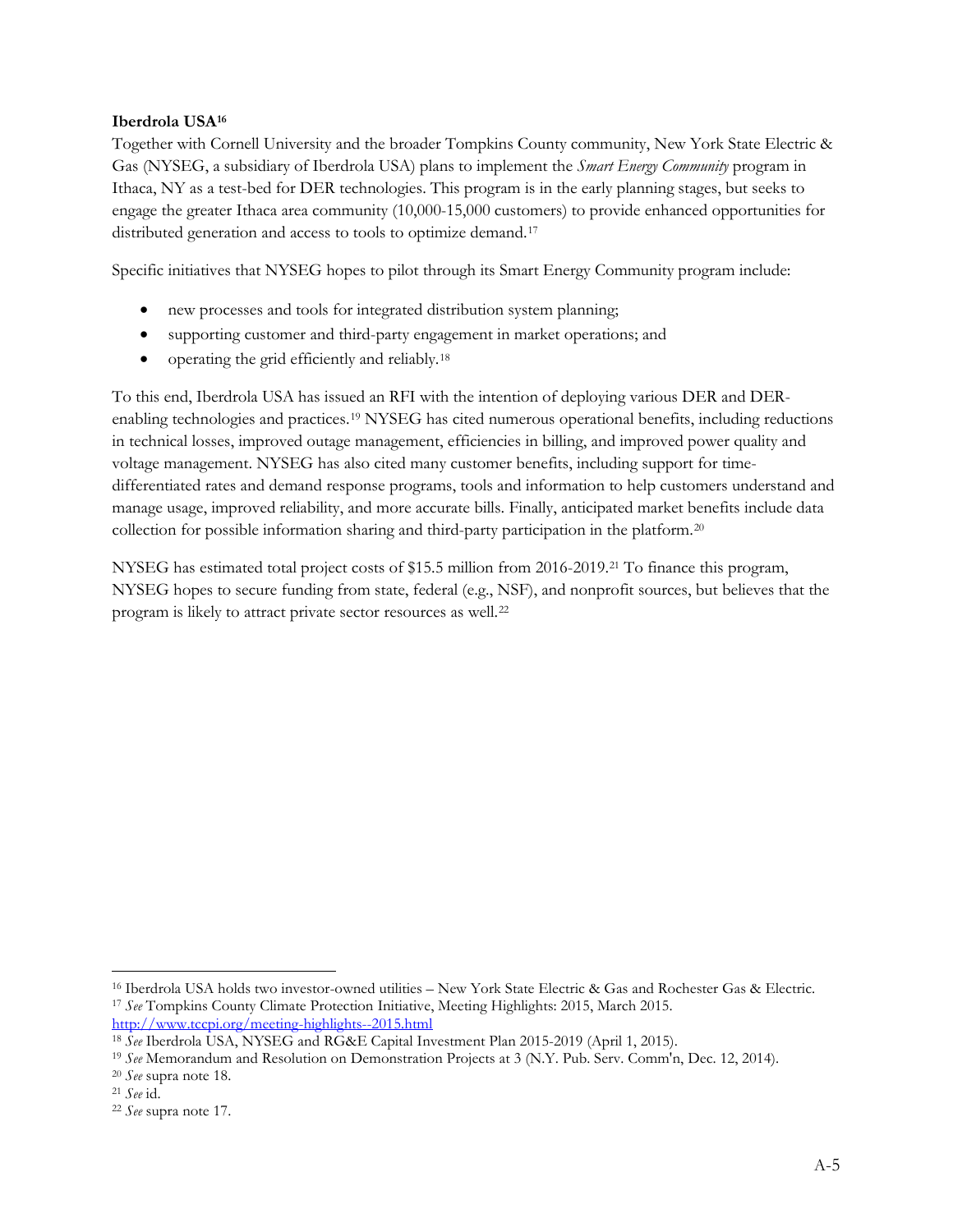#### **National Grid USA**

 $\overline{a}$ 

A group consisting of National Grid USA, Clarkson University, GE Energy Consulting, Nova Energy Specialists, and the National Renewable Energy Laboratory has received funding to begin the *Potsdam Underground Microgrid Design* project. In light of frequent outages caused by severe winter weather and flooding in the Village of Potsdam in New York's North County, this partnership intends to harden energy infrastructure to maintain essential community services during emergencies caused by either weather events or bulk power faults. The proposed microgrid will operate in "grid-connected" mode under normal conditions, but will switch to "island" mode in an emergency to serve critical loads directly with local generation using an enhanced microgrid control system (eMCS). These facilities will include up to 3 MW of combined heat and power generators, 2 MW of solar photovoltaic power, 900 kW or more of hydroelectric generation, and may use up to 2 MW of energy storage to improve power quality. The microgrid's primary distribution network, which will connect the system's generating sources to loads, will be installed underground to ensure that it will not be vulnerable to extreme weather events. The project has received a \$1.2 million grant from the U.S. Department of Energy's Office of Electricity Delivery and Energy Reliability, \$381,000 in competitive NYSERDA funding, and a \$300,000 investment from GE.<sup>[23](#page-12-0)</sup>

National Grid has also received NYSERDA funding to conduct a *Microgrid Feasibility Study* for the City of Buffalo, in partnership with EPRI, the University of Buffalo, and the Buffalo Niagara Medical Campus (BNMC).[24](#page-12-1) The results of this study will determine whether National Grid will proceed with implementation of a microgrid for BNMC and can inform BNMC's efforts to integrate DER technologies. Because this effort only consists of a feasibility study rather than a concrete plan to pursue a demonstration project, it is omitted from [Table 1.](#page-6-0)

<span id="page-12-0"></span><sup>23</sup> *See* National Grid U.S., "Clarkson University Receives Approval on Design of Resilient Underground Microgrid," News release (August 6, 2014). Available at[: http://www.nationalgridus.com/aboutus/a3-1\\_news2.asp?document=8653](http://www.nationalgridus.com/aboutus/a3-1_news2.asp?document=8653) and GE Global Research, "GE, Utility, Government, and Academia Partner on Microgrid Project," News release (December 10, 2014). Available at: [http://www.geglobalresearch.com/news/press-releases/ge-utility-government](http://www.geglobalresearch.com/news/press-releases/ge-utility-government-academia-partner-underground-microgrid-project-improve-electricity-reliability-nys-north-country)[academia-partner-underground-microgrid-project-improve-electricity-reliability-nys-north-country.](http://www.geglobalresearch.com/news/press-releases/ge-utility-government-academia-partner-underground-microgrid-project-improve-electricity-reliability-nys-north-country)

<span id="page-12-1"></span><sup>24</sup> *See* Memorandum and Resolution on Demonstration Projects at 3 (N.Y. Pub. Serv. Comm'n, Dec. 12, 2014).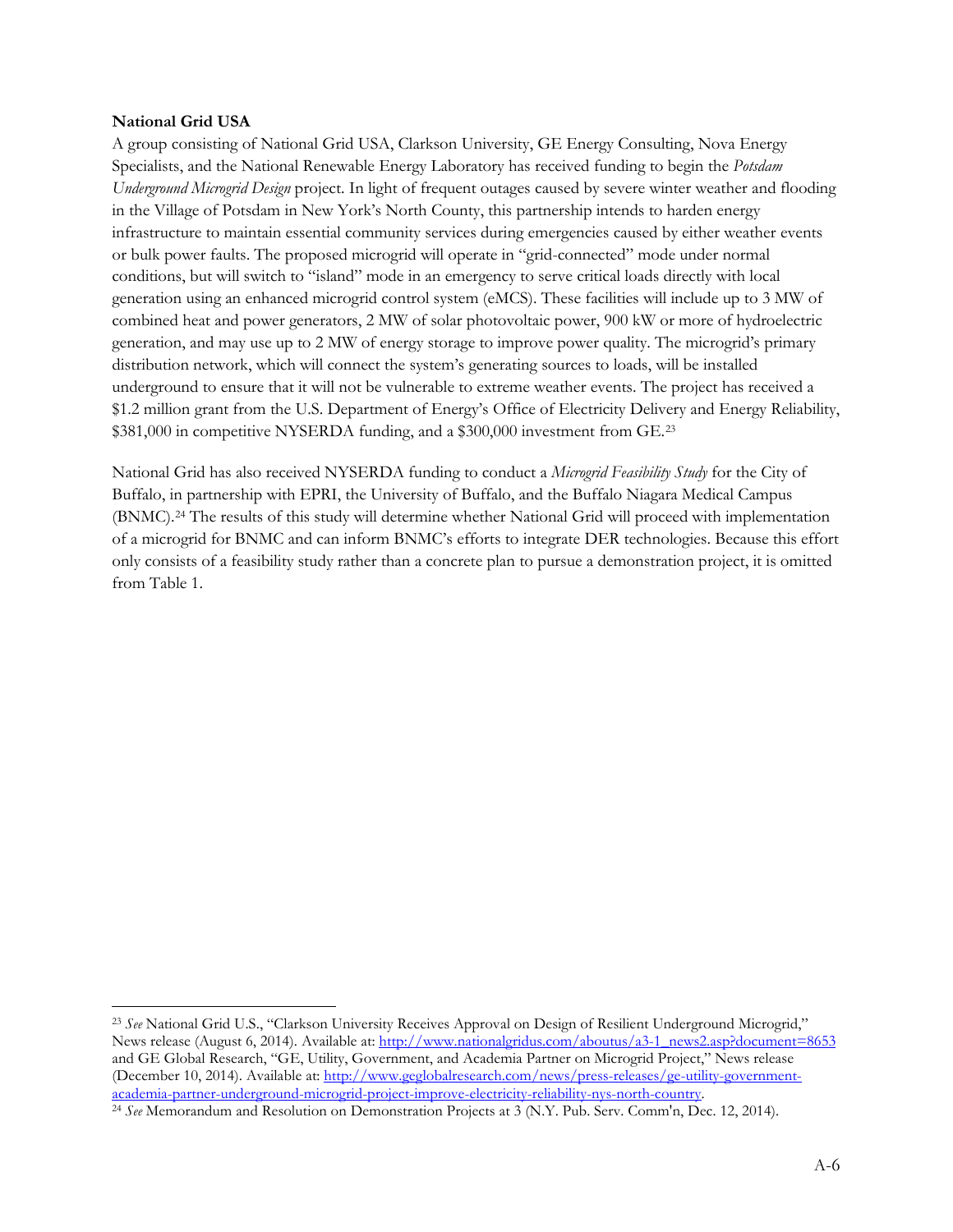# **Orange & Rockland Utilities**

O&R REV initiatives consist of two components – deployment of advanced metering infrastructure (AMI) and the Pomona DER program.

The *Rockland County AMI* project will consist of an integrated system of smart meters, communications networks, and data management systems to allow for two-way communications between O&R and its customers. While O&R proposes to implement AMI across its entire system, the demonstration phase will be limited to Rockland County.[25](#page-13-0)

For O&R's *Pomona DER* program, the utility plans on working with third party vendors to deploy a variety of DER solutions to achieve demand reductions in the Pomona load pocket. To this end, O&R published an RFI seeking proposals on the following types of solutions:

- targeted energy efficiency (EE);
- demand response (DR);
- clean distributed generation (DG);
- energy storage (ES);

 $\overline{a}$ 

- customer incentive mechanisms (e.g., rebates and turn-key DG);
- customer outreach and education; and
- creative marketing, sales, financing, transaction structures and pricing formulas.[26](#page-13-1)

Consistent with the Commission's conditions regarding utility ownership of DER assets,[27](#page-13-2) O&R's DER ownership in the Pomona project is essentially limited to utility-side energy storage. The Commission has approved O&R to recover \$380,000 per year through base rates to finance the Pomona project, with total spending capped at \$9.5 million.[28](#page-13-3)

<span id="page-13-0"></span><sup>25</sup> *See* Case 14-E-0493 – Proceeding on Motion of the Commission as to the Rates, Charges, Rules and Regulations of Orange and Rockland Utilities, Inc. for Electric Service (N.Y. Pub. Serv. Comm'n, November 14, 2014).

<span id="page-13-1"></span><sup>26</sup> *See* Orange and Rockland Utilities, Inc., Request for Information: Seeking Innovative Solutions to Provide Demand Management for the Purpose of Transmission and Distribution System Load Relief (October 20, 2014).

<span id="page-13-2"></span><sup>27</sup> *See* Order Adopting Regulatory Policy Framework and Implementation Plan at 70 (N.Y. Pub. Serv. Comm'n, Feb. 26, 2015).

<span id="page-13-3"></span><sup>28</sup> *See* Cases 14-E-0493 and 14-G-0494 – Proceeding on Motion of the Commission as to the Rates, Charges, Rules and Regulations of Orange and Rockland Utilities, Inc. for Electric and Gas Service, Joint Proposal at 38 (N.Y. Pub. Serv. Comm'n, June 5, 2015).